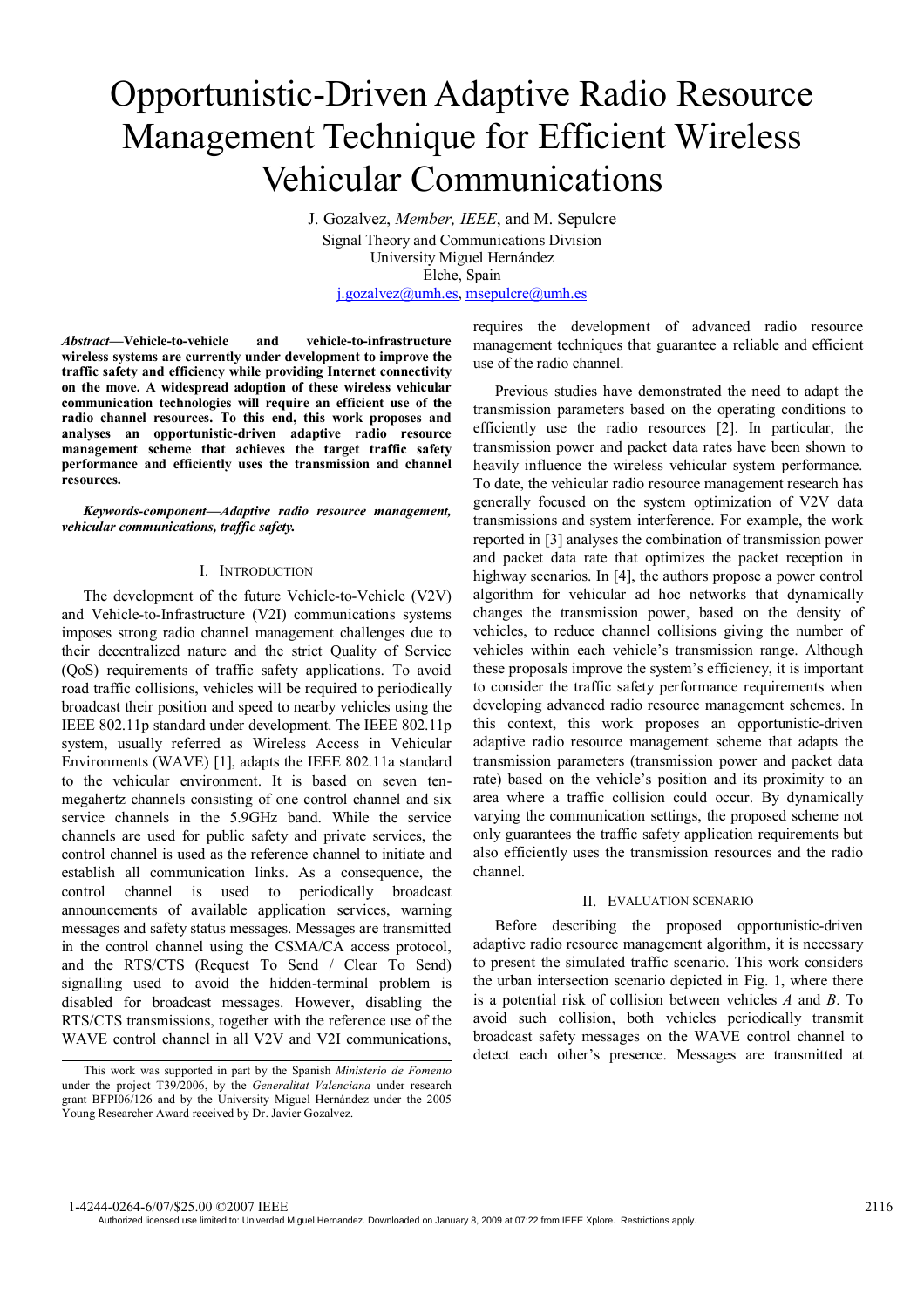

Figure 1. Intersection scenario and OPRAM proposal

6Mpbs following the 1/2 QPSK transmission mode defined for the WAVE control channel. The studied scenario has been emulated through a wireless vehicular simulator developed in ns2. Table I summarizes the main simulation and configuration parameters established following the WAVE guidelines and [5].

A detailed urban micro-cell propagation model developed in the WINNER project [6] has been considered to model the radio transmission effects defined in terms of pathloss, shadowing and multipath fading. Despite not considering V2V communication scenarios, the operating conditions of the WINNER urban micro-cell model are, to the knowledge of the authors, those that currently best fit the V2V communications scenario given the unavailability of a complete V2V communication propagation model for system level investigations. In particular, the WINNER model considers a frequency range between 2GHz and 6GHz, and transmission and reception heights of 5m and 1.5m respectively. The model also differentiates between LOS (Line of Sight) and NLOS conditions, although in the scenario depicted in Fig. 1 there will only be NLOS transmissions between vehicles *A* and *B*. For NLOS conditions, the WINNER pathloss is expressed as follows:

$$
PL_{NLOS} = PL_{LOS}(d_A[m]) + 20 - 12.5n_j + 10n_j \log_{10}(d_B[m])
$$
 (1)

with

$$
PL_{LOS} = \begin{cases} 22.7 \log_{10}(d_A[m]) + 41 + 20 \log_{10}(f[GHz]/5) & (2) \\ \text{if} \quad d_A < R_{bp} \\ 40 \log_{10}(d_A[m]) + 41 - 17.3 \log_{10}(R_{bp}) + 20 \log_{10}(f[GHz]/5) & \text{if} \quad d_A \ge R_{bp} \\ \text{if} \quad d_A \ge R_{bp} & R_{bp} = 4 \frac{(h_A - 1)(h_B - 1)}{\lambda} \end{cases} \tag{3}
$$

$$
n_j = \max(2.8 - 0.0024 d_A[m], 1.84)
$$
 (4)

with  $d_A$  and  $d_B$  representing the distances of vehicles  $A$  and  $B$ to the intersection, and  $h_A$  and  $h_B$  their respective antenna

TABLE I. SIMULATION PARAMETERS

| Parameter                        | Value     |
|----------------------------------|-----------|
| Speed [km/h]                     | 70        |
| Reaction time, RT, [s]           | 0.75, 1.5 |
| Emergency deceleration $[m/s^2]$ |           |
| Packet size [bytes]              | 100       |
| Background noise, $N_o$ , [dBm]  | -90       |



Figure 2. Packet Error Rate for the WAVE Control Channel

heights.

The shadowing is modelled through a log normal distribution with a zero mean and a standard deviation equal to 4dB for NLOS conditions. Finally, the fast fading effect resulting from the reception of multiple replicas of the transmitted signal at the receiver has also been implemented through a Rayleigh distribution.

To reduce the complexity of system level simulations, the effects of the physical layer resulting from the probabilistic nature of the radio environment have been included by means of the Look-Up Tables (LUTs) shown in Fig. 2 [7]. These LUTs, extracted from link level simulations, map the Packet Error Rate (PER) to the experienced channel quality conditions expressed in terms of the effective Signal to Interference and Noise Ratio (SINR), *Eav/N0*.

### III. OPPORTUNISTIC-DRIVEN ADAPTIVE RADIO RESOURCE MANAGEMENT ALGORITHM

Based on the scenario reported in Fig. 1, we define the critical distance *CD* as the minimum distance to the intersection at which vehicle *A* needs to receive a broadcast safety alert from vehicle *B* to avoid their potential collision at the intersection. Considering a uniform deceleration model, the critical distance can be computed as:

$$
CD = v \cdot RT + \frac{1}{2} \frac{v^2}{a_{\text{max}}} \tag{5}
$$

where *v* represents the vehicle's speed, *RT* the driver's reaction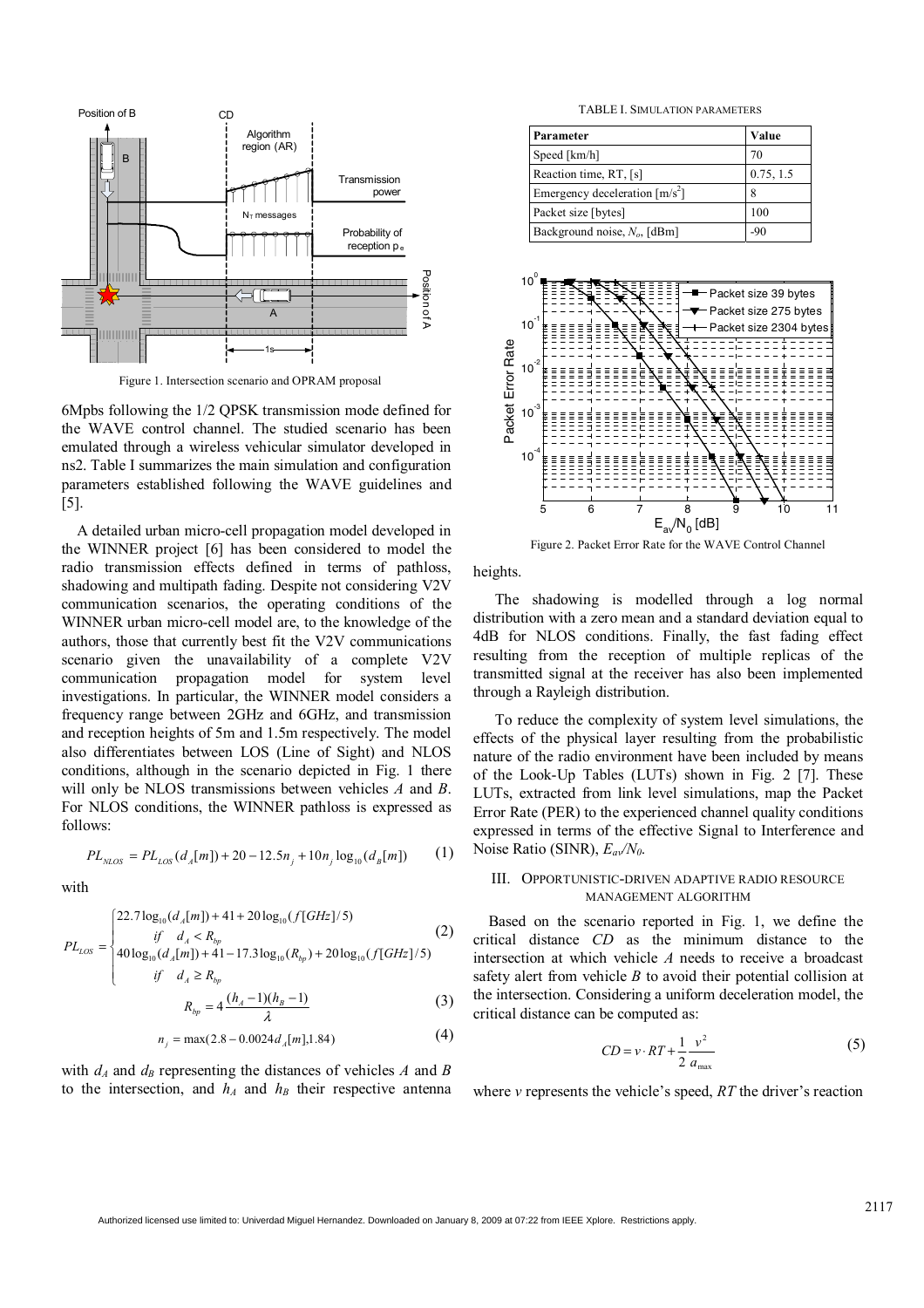time and *amax* the vehicle's emergency deceleration.

To efficiently use the WAVE control channel, it would be sufficient to correctly receive just one broadcast safety alert with the minimum signal level before reaching the distance *CD*. Through limiting the number of messages received and their signal level (and hence the transmitting power), it would be possible to increase the WAVE control channel's efficiency by reducing the channel congestion. In this context, this work proposes an OPportunistic-driven adaptive RAdio resource Management (OPRAM) mechanism that adapts the transmission parameters (transmission power and packet data rate) based on the vehicle's position and its proximity to an area where a potential collision could occur. Considering the scenario reported in Fig. 1, the OPRAM proposal operates with a low transmission power sufficient to communicate with the vehicles moving along the same street in LOS conditions, but increases its transmission power when the vehicle is approaching the distance *CD*. With such sudden increase, the aim of the OPRAM proposal is to guarantee the correct reception of a broadcast safety alert from vehicle *B* before reaching *CD* while minimising the transmission power, and hence, maximising the channel's efficiency. The region before *CD* where OPRAM increases its transmission power is called Algorithm Region (*AR*) and has been set to 1second for this work. To define the operation of the OPRAM proposal, we consider that each vehicle transmits  $N_T$  broadcast messages in *AR*. The objective of the proposed algorithm has been set to successfully receive at least one broadcast message before reaching *CD* in 99% of the cases; this is equivalent to define a probability of not receiving a warning alert before *CD* equal to *p=0.01*. Considering that OPRAM defines the probability that a single packet is successfully received  $p_e$  as independent and constant in  $AR$ , the number of packets correctly received  $N_R$  in *AR* can be described through a Binomial distribution constructed by  $N_T$  Bernoully experiments (each of them with a probability of success  $p_e$ ), i.e.  $N_R \sim B(N_T, p_e)$ . In this case, the probability that no broadcast message from *B* is received before *CD* is:

$$
P(N_R = 0) = (1 - p_e)^{N_T} = p.
$$
 (6)

Having defined  $p$  and  $N_T$ ,  $p_e$  can be obtained through equation (6). Given that the aim is to maintain  $p_e$  constant in *AR*, the OPRAM proposal requires a varying transmission power as shown in Fig. 1. If  $N_T$  is increased, OPRAM can reduce the target mean probability  $p_e$  to successfully receive each transmitted packet within  $AR$  (see Table II). Once  $p_e$  has been calculated, Fig. 3 is used to obtain the required average received power level *Pr* to successfully receive each transmitted packet within  $AR$  with the probability  $p_e$ . Fig. 3 has been obtained by separately evaluating a wide range of average received power levels, *Pr*. For each of these average *Pr* values, a large set of instantaneously received power level samples is generated by adding to the average *Pr* value the shadowing and fast fading contributions following their respective

distributions. By computing  $E_{av}/N_0$  and using Fig. 2, it can be decided whether each sample is correctly received or not. The probability of successfully receiving a packet *pe* given an average received power level *Pr* is then estimated as the ratio of correctly received samples to the total number of samples generated. Fig. 4 illustrates the described process for *Pr=-* 83.25dBm, which corresponds to  $p_e=0.37$ ; black and white circles represent, respectively, correctly and erroneously received samples.

Once the mean *Pr* value necessary to guarantee the target *pe* has been determined, the transmission power is obtained considering the distance between transmitter and receiver and the WINNER pathloss expression. Fig. 5 illustrates an example of the OPRAM operation. Following the observations extracted from Table II, Fig. 5 shows that an increasing value of  $N_T$  results in a lower  $p_e$  parameter, and hence, in

TABLE II. PROBABILITY OF RECEPTION  $p_e$  FOR A VARYING  $N_T$ 





Figure 4. Instantaneously received samples for an average Pr equal to -83.25dBm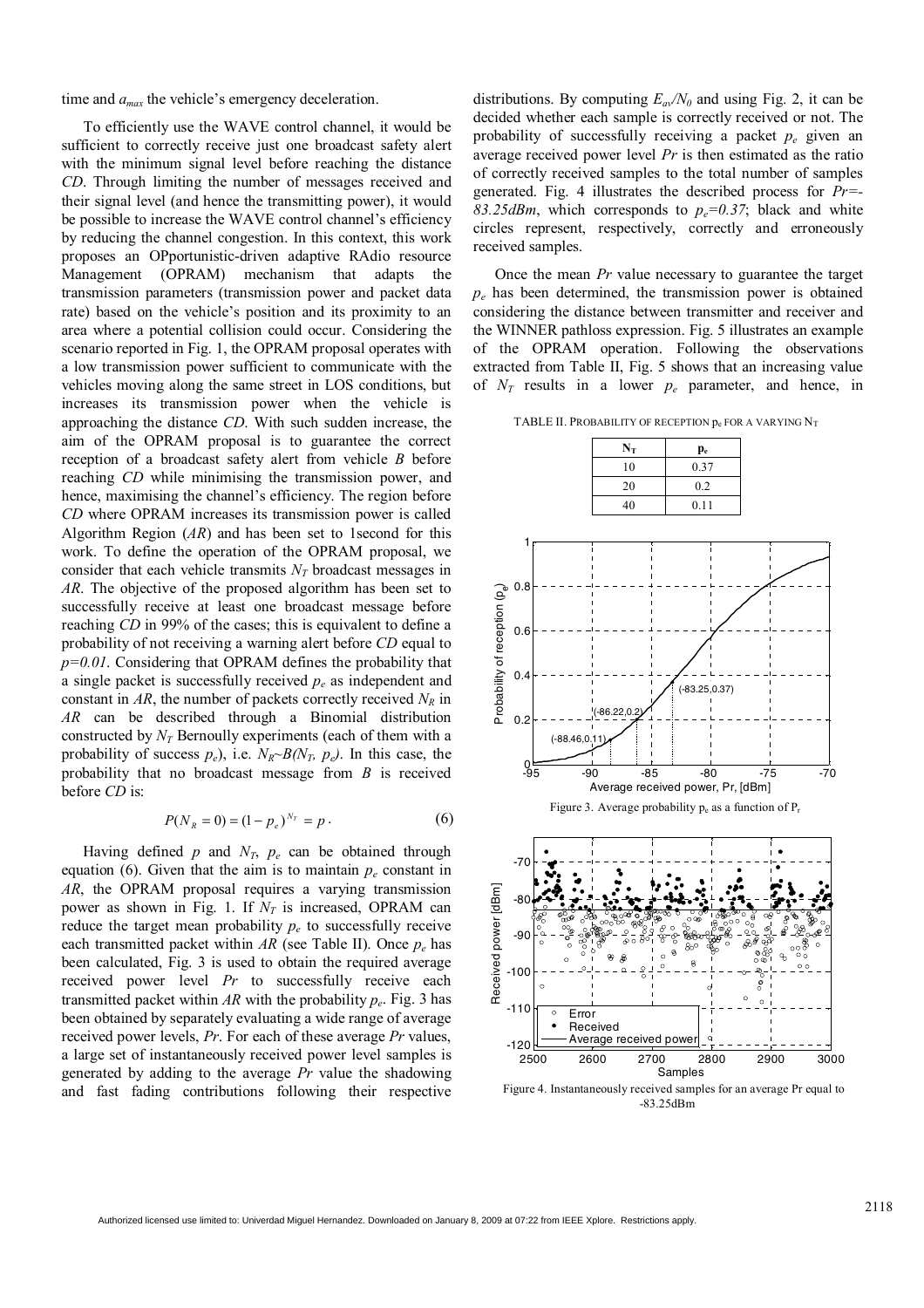

Figure 6. OPRAM operation for RT=0.75s

significantly lower transmission power levels. As depicted in Fig. 5, the OPRAM proposal maintains a constant 250mW power level and a constant 10packets/s data rate outside the *AR* region. A 250mW transmission power is sufficient to guarantee a vehicle's connectivity with those located along the same street in a 150m range; this performance is required by the WAVE guidelines for cooperative collision warning applications [8]. By employing low transmission powers outside *AR*, OPRAM also reduces the coverage range and channel collisions, which results in a more efficient use of the communications channel. While Fig. 5 corresponded to a driver's *RT* of 1.5seconds, Fig. 6 illustrates the OPRAM operation for a driver's *RT* of 0.75seconds. Lower *RTs* result in a shorter *CD* and lower OPRAM transmission powers (theoretically even below 250mW) given the reduced distances between vehicles *A* and *B* when entering *AR*.

### IV. PERFORMANCE

To analyse the benefits of the OPRAM proposal, this section first estimates, with regard to the traffic safety application under evaluation, the V2V communications performance using fixed transmitting powers. Fig. 7 shows, for different transmission powers, the cumulative distribution



Figure 7. CDF of the distance at which the first message is received for constant transmission powers



Figure 8. Probability of successful reception vs. distance to the intersection

function (CDF) of the distance to the intersection at which a vehicle correctly receives the first broadcast safety message from the potentially colliding vehicle. The figure also shows the critical distance for the two considered driver's *RTs*. The probability of accident, i.e. the probability of not receiving an alert before *CD*, can then be defined as the intersection of the cdf curve with *CD*. The results depicted in Fig. 7 show that the transmission power necessary to avoid an accident varies with the driver's reaction time. In particular, for large driver's *RTs*, the V2V communications system would have to employ large transmission powers to avoid a collision at the intersection. Fig. 8 represents the probability to correctly receive a broadcast message as a function of the distance to the intersection. As shown in Fig. 8, the probability to correctly receive a message rapidly decreases with the distance, even when using high transmission powers. This observation questions the need to constantly transmit at high power levels for the traffic safety application under study given that high transmission powers result in increased transmission ranges and higher channel collisions due to the hidden-terminal problem. The results illustrated in Fig. 8 also show that the higher probability of correctly receiving a broadcast safety